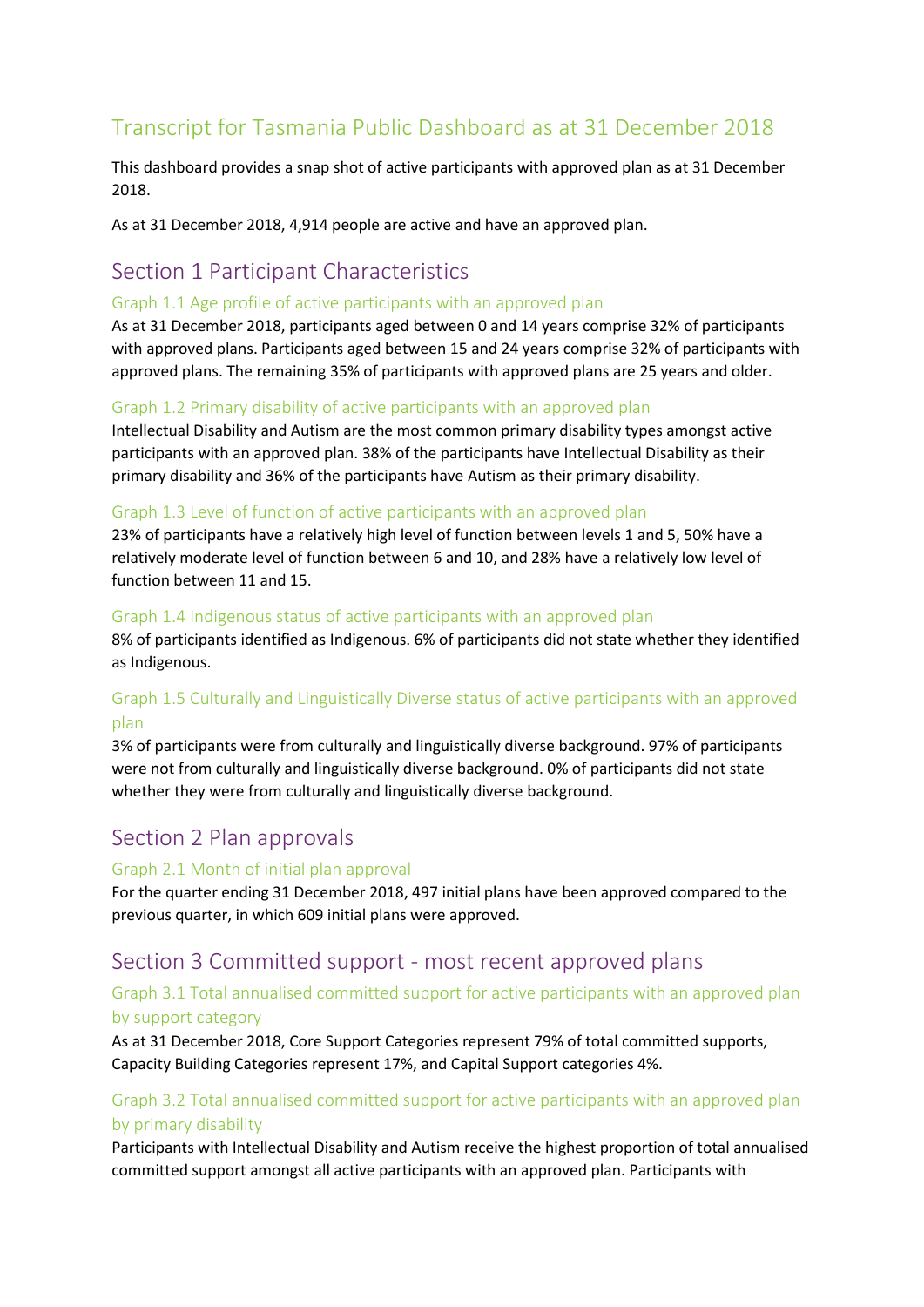Intellectual Disability receive 47% of the total committed supports, while participants with Autism received 23% of the total committed supports.

## Graph 3.3 Total annualised committed support for active participants with an approved plan

#### by age group

The 0 to 14, 15 to 24, and 25+ age groups represent 10%, 25% and 64% respectively of total committed supports.

## Graph 3.4 Total annualised committed support for active participants with an approved plan by level of function

Participants with level of function between 11 and 15 have relatively lower function or a higher level of disability, and they receive 52% of total committed supports. Participants with level of function between 6 and 10 have a relatively moderate level of function or disability, and they receive 41%. Participants with a level of function between 1 and 5 have relatively high level of function or a low level of disability, and they receive 8% of total committed supports.

# Section 4. Annualised committed support - most recent approved plans

## Graph 4.1 Distribution of active participants with an approved plan by annualised committed support band

As at 31 December 2018, 14% of active participants with approved plans have annualised committed supports in the range \$30,001-\$50,000, 14% in the range \$30,001-\$50,000, and 12% in the range \$10,001-\$15,000.

## Graph 4.2 Average annualised committed support for active participants with an approved plan by primary disability

Participants with a primary disability of Cerebral Palsy receive the highest amount of average annualised committed support, and participants with a primary disability of Acquired Brain Injury receive the second highest amount of average annualised committed support.

## Graph 4.3 Average annualised committed support for active participants with an approved plan by age group

Participants in the 55 to 64 years age group receive the highest amount of average annualised committed support, and the 45 to 54 years age group receive the second highest amount of average annualised committed support.

## Graph 4.4 Average annualised committed support for active participants with an approved plan by level of function

The average annualised committed support for participants with relatively high functional capacity (corresponding to a level of function between 1 and 5) is \$25,284, whereas the average annualised committed support for participants with relatively low functional capacity (corresponding to a level of function between 11 and 15) is \$140,776.

# Section 5. Providers

#### Graph 5.1 Registered providers by entity type

As at 31 December 2018, there are 1,334 registered providers, 345 are Sole Traders and 989 are Organisations.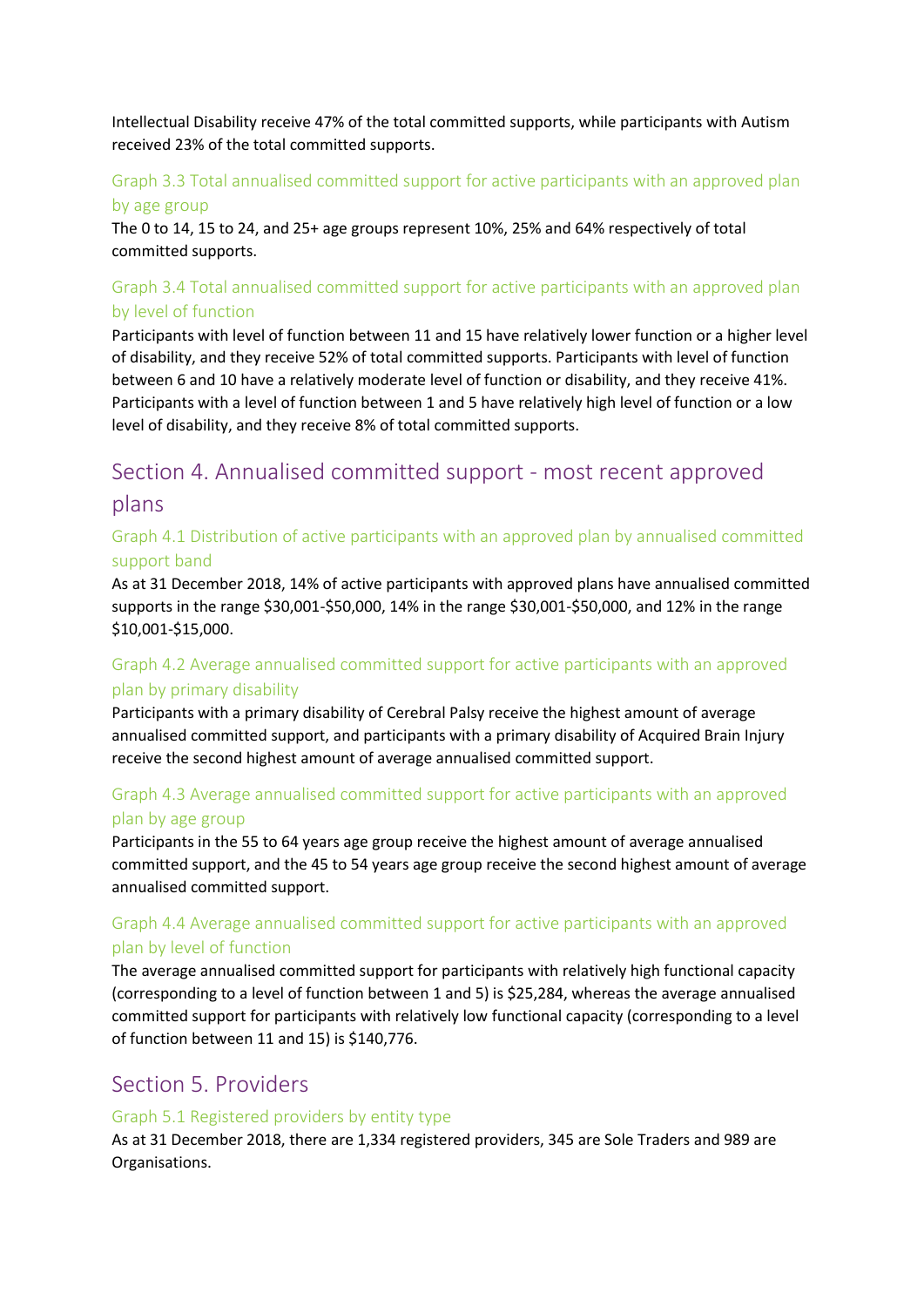#### Table 5.2 Registered providers by registration group

The most common registration groups are Assist Prod-Pers Care/Safety (407 providers registered), followed by Therapeutic Supports (303 providers registered) and Personal Mobility Equipment (275 providers registered).

# Section 6. Participants and carers outcomes and support packages by participant age group

Participants and carers outcome indicators reported are from baseline outcomes data collected on participants when they receive their initial plan. Outcomes data was collected using the Short Form Outcomes Framework (SFOF) questionnaires. Participants with an initial plan approved during the period between 1 July 2016 and 31 December 2018 are included.

#### Participant age group: birth to before starting school

Description of key participant outcome domains:

Outcome statements for children aged 0-6 years (or school entry):

1. Children gain functional, developmental and coping skills that are appropriate to their ability and circumstances / specialist services

- 2. Children show evidence of self-determination in their everyday lives
- 3. Children participate meaningfully in family life
- 4. Children participate meaningfully in community life

#### Graph 6.1 Selected participant outcome indicators from participants aged between birth and before starting school

For participants age 0 to before starting school: 69% of parents or carers have concerns in 6 or more areas; 74% say their child is able to tell them what he or she wants; 67% of children can make friends outside family; 43% of children participate in age appropriate community, cultural or religious activities; and 70% of children are welcomed or actively included.

Description of key carer outcome domains:

Outcome statements for families / carers of children with disability aged 0-6 years:

- 1. Families know their rights and advocate effectively for their children
- 2. Families feel supported
- 3. Families are able to gain access to desired services, programs, and activities in their community
- 4. Families help their children develop and learn
- 5. Families enjoy health and wellbeing

#### Graph 6.3 Selected carer outcome indicators from participants aged 0 to 14 years of age

For carers of participants starting school to 14: 43% receive Carer Payment; 67% receive Carer Allowance; 42% work in a paid job; 42% say they (and their partner) are able to work as much as they want; 78% are able to advocate for their child; 39% have friends and family they see as often as they like; 87% feel confident in supporting their child's development; and 68% rate their health as good, very good or excellent.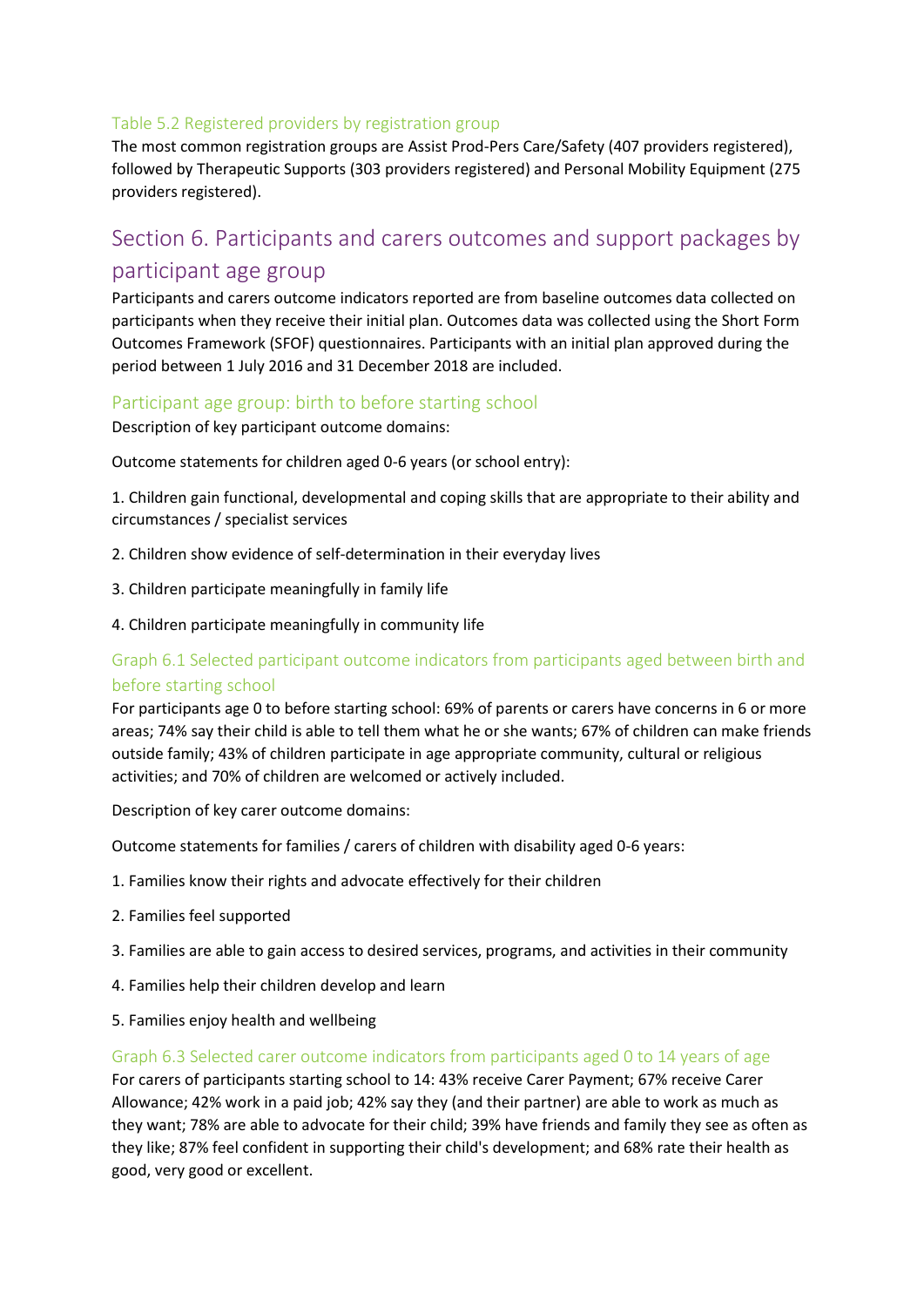## Graph 6.5 Distribution of active participants with an approved plan by level of function for age 0 - 6 years

For the 0 to 6 years age group, 45% of participants have a relatively high level of function or low level of disability and 18% have a relatively low level of function or high level of disability.

#### Graph 6.6 Distribution of active participants with an approved plan by primary disability for aged 0 - 6 years

48% of participants have Autism in the 0 to 6 years age group, while 17% have Developmental delay and 15% have Global developmental delay.

## Graph 6.7 Distribution of active participants with an approved plan by annualised committed support band for ages 0 - 6 years

The largest proportion of participants in the 0 to 6 years age group have annualised supports in the \$10,001-\$15,000 range (27% of participants in the age group), followed by \$15,001-\$20,000 (23% of participants in the age group) and \$5,001-\$10,000 (13% of participants in the age group).

#### Graph 6.8 Total annualised committed support for active participants with an approved plan by support category for aged 0 - 6 years

Capacity Building - Daily Activities is the support category receiving the most committed supports (67% of the total annualised committed support for the age group), followed by Core - Daily Activities (14%) and Capital - Assistive Technology (10%).

#### Participant age group: starting school to age 14

Description of key participant outcome domains:

Outcome statements for children aged 7 (or school entry) to 14 years:

1. Children gain functional, developmental and coping skills that are appropriate to their ability and circumstances / specialist services

- 2. Children show evidence of self-determination in their everyday lives
- 3. Children participate meaningfully in family life
- 4. Children participate meaningfully in community life

#### Graph 6.9 Selected participant outcome indicators from participants between starting school and aged 14

For the 7 to 14 years age group: 36% of children are developing functional, learning and coping skills appropriate to their ability and circumstances; 45% are becoming more independent; 13% spend free time with friends without an adult present; 71% have a genuine say in decisions about themselves; 78% attend school in a mainstream class; 67% make friends with people outside the family; 29% spend time after school and on weekends with friends or in mainstream programs; and 81% are welcomed or actively included.

Description of key carer outcome domains:

Outcome statements for families / carers of children with disability aged 7 to 14 years:

- 1. Families know their rights and advocate effectively for their children
- 2. Families feel supported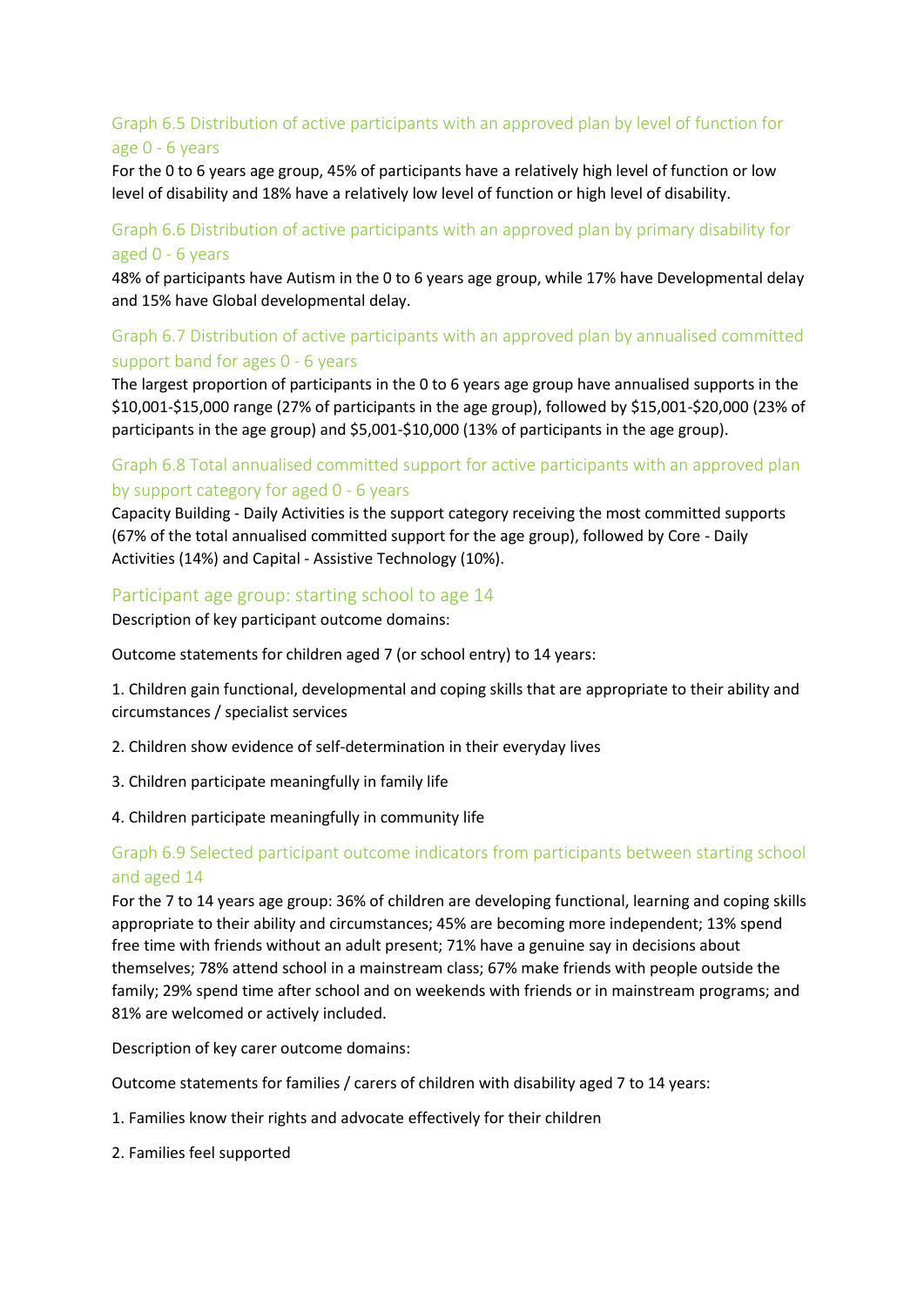- 3. Families are able to gain access to desired services, programs, and activities in their community
- 4. Families help their children develop and learn
- 5. Families enjoy health and wellbeing

## Graph 6.11 Selected carer outcome indicators from participants aged between birth and aged 14 years

43% receive Carer Payment; 67% receive Carer Allowance; 42% work in a paid job; 42% say they (and their partner) are able to work as much as they want; 78% are able to advocate for their child; 39% have friends and family they see as often as they like; 87% feel confident in supporting their child's development; and 68% rate their health as good, very good or excellent.

#### Graph 6.13 Distribution of active participants with an approved plan by level of function for age 7 to 14 years

For the 7 to 14 years age group, 28% of participants have a relatively high level of function or low level of disability and 27% have a relatively low level of function or high level of disability.

## Graph 6.14 Distribution of active participants with an approved plan by primary disability for age 7 to 14 years

60% of participants have Autism in the 7 to 14 years age group, while 25% have Intellectual Disability and 5% have Cerebral Palsy.

#### Graph 6.15 Distribution of active participants with an approved plan by annualised committed support band for age 7 to 14 years

The largest proportion of participants in the 7 to 14 years age group have annualised supports in the \$5,001-\$10,000 range (25% of the participants in the age group), followed by \$10,001-\$15,000 (22%) and \$15,001-\$20,000 (13%).

## Graph 6.16 Total annualised committed support for active participants with an approved plan by support category for age 7 to 14 years

Capacity Building - Daily Activities is the support category receiving the most committed supports (33% of the total annualised committed support for the age group), followed by Core - Daily Activities (31%) and Core - Social and Civic (14%).

#### Participant age group: age 15 to 24

Description of key participant outcome domains:

The adult framework consists of 8 participant domains:

- 1. Choice and control
- 2. Daily living activities
- 3. Relationships
- 4. Home
- 5. Health and wellbeing
- 6. Lifelong learning
- 7. Work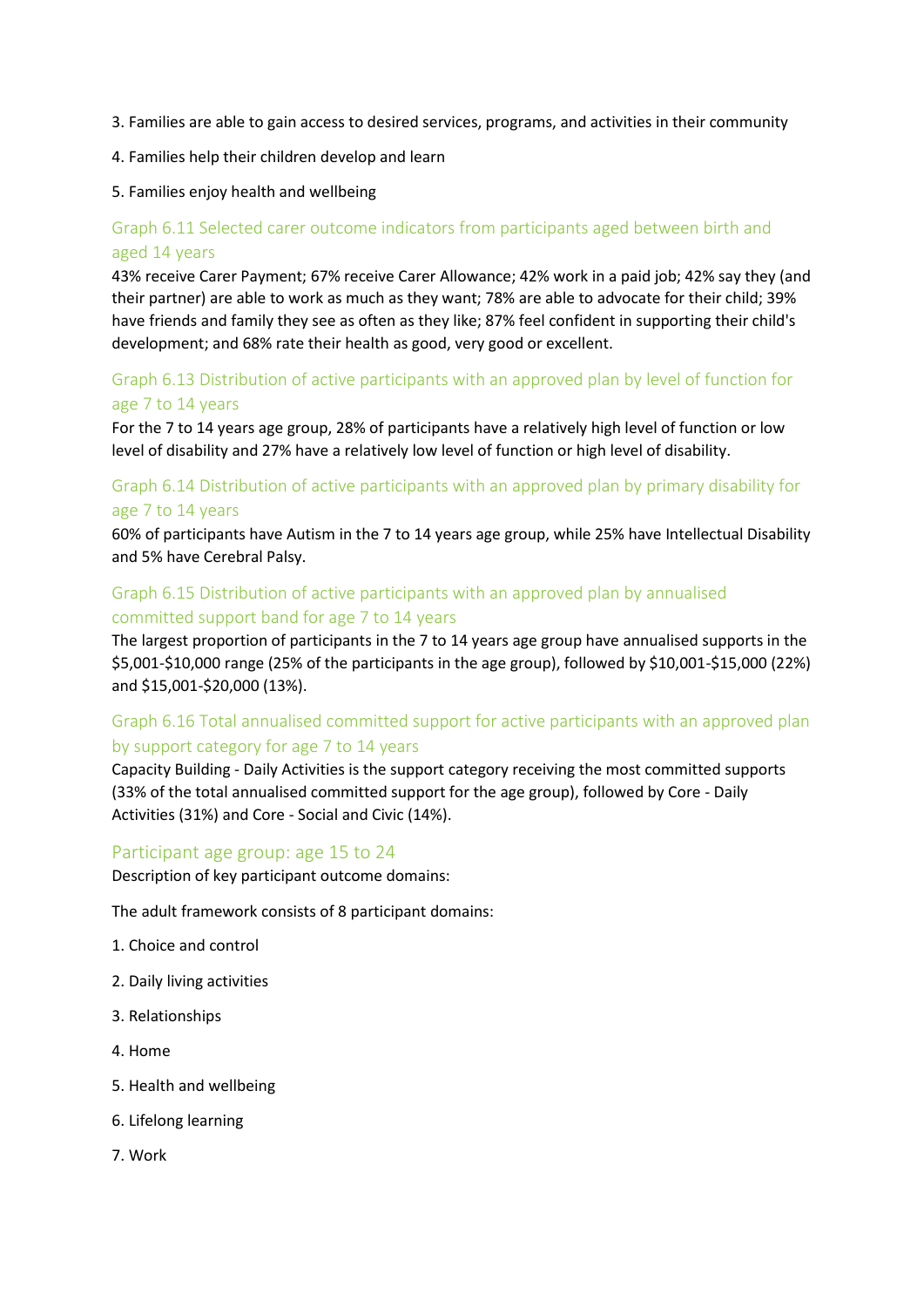#### 8. Social, community and civic participation

#### Graph 6.17 Selected outcome indicators from participants aged 15 to 24

For the 15 to 24 years age group: 45% are happy with the level of independence/control they have now; 54% choose what they do each day; 19% were given the opportunity to participate in a selfadvocacy group meeting; 80% want more choice and control in their life; 32% have no friends other than family or paid staff; 77% are happy with their home; 85% feel safe or very safe in their home; 72% rate their health as good, very good or excellent; 74% did not have any difficulties accessing health services; 67% currently attend or previously attended school in a mainstream class; 9% have a paid job; 11% volunteer; and 21% were actively involved in a community, cultural or religious group in the last year.

Description of key carer outcome domains:

Outcome statements for families / carers of participants aged 15 to 24 years:

- 1. Families know their rights and advocate effectively for their young person with disability
- 2. Families have the support they need to care
- 3. Families are able to gain access to desired services, programs, and activities in their community
- 4. Families help their young person become independent
- 5. Families enjoy health and wellbeing

#### Graph 6.19 Selected outcome indicators from carers of participants aged 15 to 24

31% receive Carer Payment; 41% receive Carer Allowance; 40% work in a paid job; 43% are able to work as much as they want; 75% are able to advocate for their family member; 49% have friends and family they see as often as they like; 43% know what their family can do to enable their family member with disability to become as independent as possible; and 64% rate their health as good, very good or excellent.

#### Graph 6.21 Distribution of active participants with an approved plan by level of function for age 15 to 24 years

For the 15 to 24 years age group, 24% of participants have a relatively high level of function or low level of disability and 21% have a relatively low level of function or high level of disability.

#### Graph 6.22 Distribution of active participants with an approved plan by primary disability for age 15 to 24 years

44% of participants have Intellectual Disability in the 15 to 24 years age group, while 40% have Autism and 4% have Cerebral Palsy.

#### Graph 6.23 Distribution of active participants with an approved plan by annualised committed support band for age 15 to 24 years

The largest proportion of participants in the 15 to 24 years age group have annualised supports in the \$30,001-\$50,000 range (18% of the participants in the age group), followed by \$50,001-\$100,000 (15%) and \$15,001-\$20,000 (11%).

## Graph 6.24 Total annualised committed support for active participants with an approved plan by support category for age 15 to 24 years

Core - Daily Activities is the support category receiving the most committed supports (46%), followed by Core - Social and Civic (26%) and Capacity Building - Daily Activities (9%).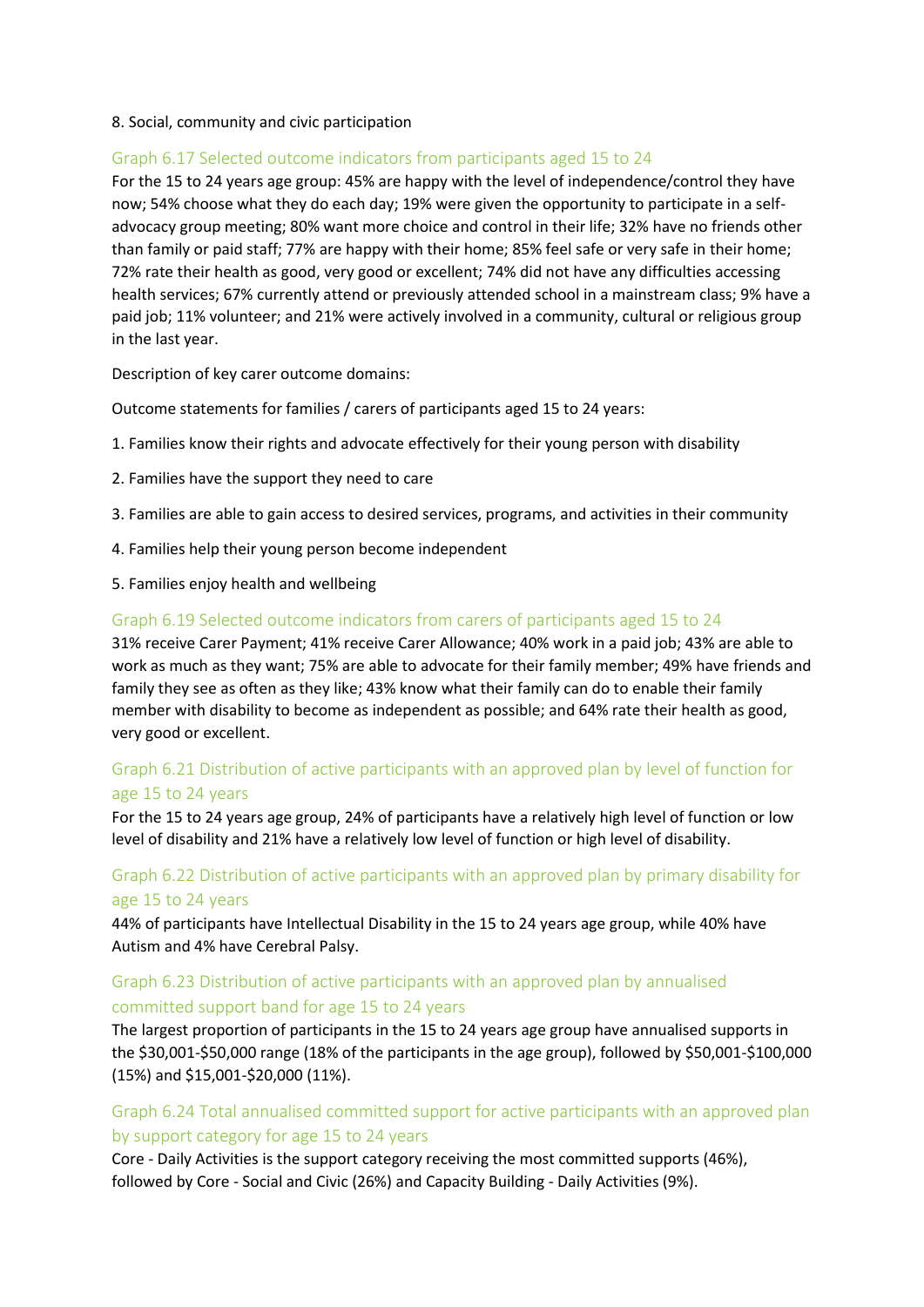#### Participant age group: age 25 and plus

#### Description of key participant outcome domains

The adult framework consists of 8 participant domains:

- 1. Choice and control
- 2. Daily activities
- 3. Relationships
- 4. Home
- 5. Health and wellbeing
- 6. Lifelong learning
- 7. Work
- 8. Social, community and civic participation

#### Graph 6.25 Selected outcomes indicators from participants aged 25 and plus

For the 25 years and older age group: 56% choose what they do each day; 43% were given the opportunity to participate in a self-advocacy group meeting; 79% want more choice and control in their life; 26% have no friends other than family or paid staff; 79% are happy with their home; 84% feel safe or very safe in their home; 56% rate their health as good, very good or excellent; 77% did not have any difficulties accessing health services; 11% participate in education, training or skill development; of those receiving education, training or skill development, 56% receive it in mainstream settings; 24% were unable to do a course or training they wanted to do in the last 12 months; 23% have a paid job; 10% volunteer; and 34% were actively involved in a community, cultural or religious group in the last year.

Description of key carer outcome domains

The adult framework consists of 5 family / carer domains:

- 1. Families know their rights and advocate effectively for their family member with disability
- 2. Families have the support they need to care
- 3. Families are able to gain access to desired services, programs, and activities in their community
- 4. Families have succession plans
- 5. Families enjoy health and wellbeing

#### Graph 6.27 Selected outcome indicators from carers of participants aged 25 and plus

25% receive Carer Payment; 36% receive Carer Allowance; 32% work in a paid job; 67% are able to work as much as they want; 68% are able to advocate for their family member; 55% have friends and family they see as often as they like; 56% have made plans for when they are no longer able to care for their family member with disability; and 71% rate their health as good, very good or excellent.

## Graph 6.29 Distribution of active participants with an approved plan by level of function for age 25+ years

For the 25 years and older age group, 13% of participants have a relatively high level of function or low level of disability and 36% have a relatively low level of function or high level of disability.